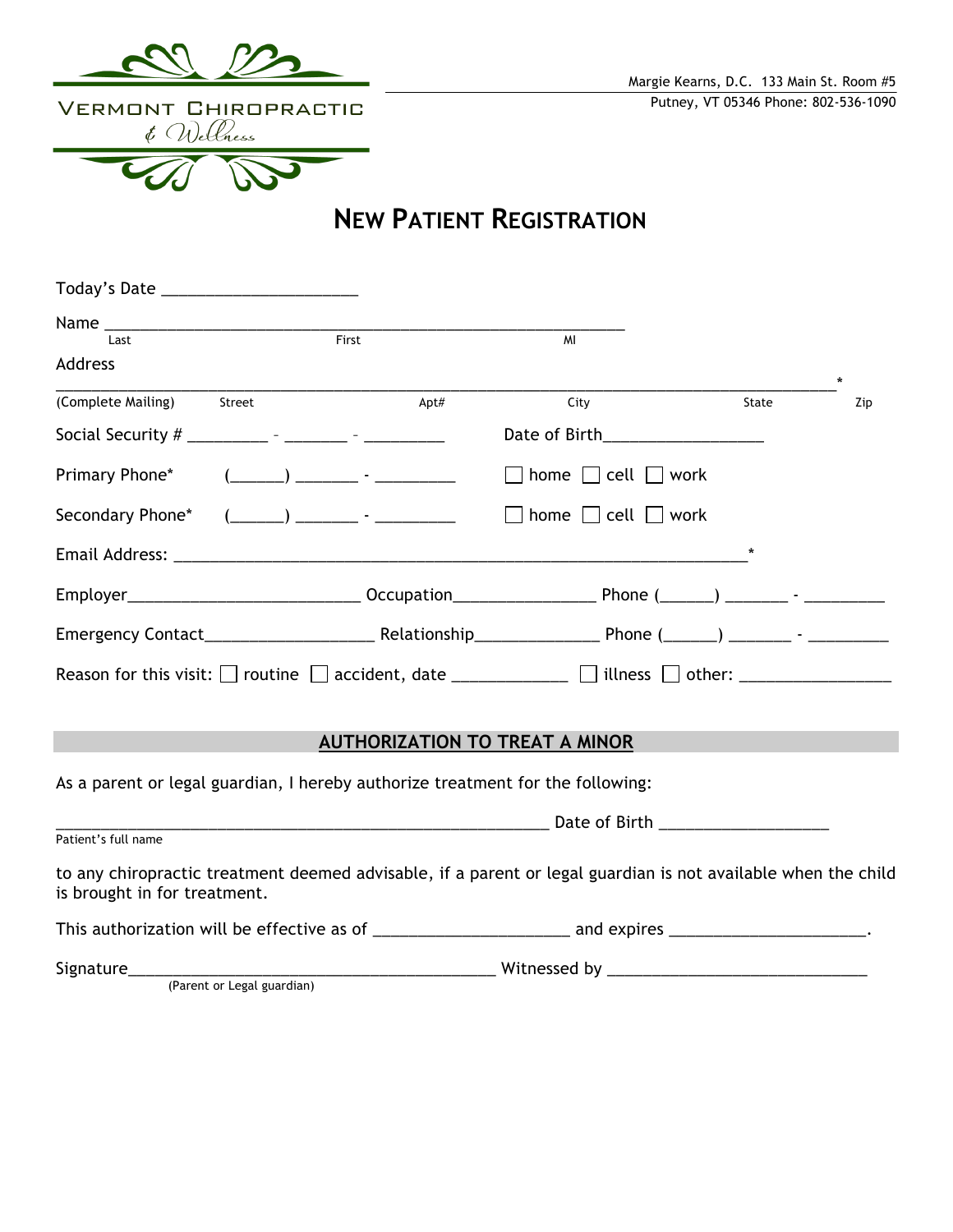

## **PERSONAL HEALTH HISTORY**

**Patient's Name \_\_\_\_\_\_\_\_\_\_\_\_\_\_\_\_\_\_\_\_\_\_\_\_\_\_\_\_\_\_\_\_\_\_\_\_\_\_\_\_\_\_\_\_\_\_\_ DOB \_\_\_\_\_\_\_\_\_\_\_\_\_\_\_\_ Date \_\_\_\_\_\_\_\_\_\_\_\_\_\_\_\_\_**

**Describe chiropractic problem:**

| How long have you had this condition?                                                                                                                         |        | Is it getting worse? |                          | $\Box$ Yes $\Box$ No  |                                 |             |             |        |                 |
|---------------------------------------------------------------------------------------------------------------------------------------------------------------|--------|----------------------|--------------------------|-----------------------|---------------------------------|-------------|-------------|--------|-----------------|
| Does it bother your (check appropriate box): $\Box$ Work $\Box$ Sleep $\Box$ Other (please specify)                                                           |        |                      |                          |                       |                                 |             |             |        |                 |
| What seemed to be the initial cause?                                                                                                                          |        |                      |                          |                       |                                 |             |             |        |                 |
| Have you seen a chiropractor before? $\Box$ Yes $\Box$ No<br>For what reason?                                                                                 |        |                      |                          | If yes, how long ago? |                                 |             |             |        |                 |
| Are you under the care of a physician? $\Box$ Yes $\Box$ No                                                                                                   |        |                      | If yes, for what reason? |                       |                                 |             |             |        |                 |
|                                                                                                                                                               |        |                      |                          |                       |                                 |             |             |        |                 |
| Have you been hospitalized in the last 5 years? $\Box$ Yes $\Box$ No If yes, for major surgery? $\Box$ Yes $\Box$ No for serious injury? $\Box$ Yes $\Box$ No |        |                      |                          |                       |                                 |             |             |        |                 |
| Have you had any mental or emotional disorders? $\Box$ Yes $\Box$ No<br>If yes, when?                                                                         |        |                      |                          |                       |                                 |             |             |        |                 |
| $\Box$ pain killers<br>Indicate the drugs do you now take? $\Box$ birth control pills<br>$\Box$ tranquilizers<br>$\Box$ other (specify)                       |        |                      |                          |                       |                                 |             |             |        |                 |
| Do you wear: $\Box$ heel lifts? $\Box$ sole lifts? $\Box$ inner soles? $\Box$ area supports? $\Box$ negative heels? $\Box$ platform shoes?                    |        |                      |                          |                       |                                 |             |             |        |                 |
| Is it $\Box$ comfortable? $\Box$ uncomfortable? Do you use a bedboard?<br>What is the age of your mattress?<br>$\Box$ No<br>$\Box$ Yes                        |        |                      |                          |                       |                                 |             |             |        |                 |
| How is most of your day spent? $\Box$ standing $\Box$ sitting $\Box$ walking $\Box$ other (specify)                                                           |        |                      |                          |                       |                                 |             |             |        |                 |
|                                                                                                                                                               |        |                      |                          |                       |                                 |             |             |        |                 |
|                                                                                                                                                               | Yes    | No                   |                          |                       |                                 |             |             |        |                 |
| Have you ever:<br>- had a broken bone?                                                                                                                        | П      | П                    | If yes, briefly explain. |                       | <b>HABITS</b>                   | None        |             |        |                 |
| - been hospitalized?                                                                                                                                          | $\Box$ | $\Box$               |                          |                       |                                 |             |             |        | Light Mod Heavy |
|                                                                                                                                                               | $\Box$ | $\Box$               |                          |                       | Alcohol                         | П           | $\Box$      | П      | п               |
| - had strains or sprains?                                                                                                                                     | П      | $\Box$               |                          |                       | Coffee                          | □           | □           | П      | П               |
| - used a cane, crutch or other support?<br>been struck unconscious?                                                                                           | $\Box$ | $\Box$               |                          |                       | Tobacco                         | □           | $\Box$      | П      | П               |
|                                                                                                                                                               | □      | $\Box$               |                          |                       | <b>Drugs</b>                    | □           | □           | □      | □               |
| - been hospitalized for other than surgery?                                                                                                                   |        |                      |                          |                       | Exercise<br>Sleep               | $\Box$<br>□ | □<br>$\Box$ | □<br>□ | □<br>□          |
| Do you:                                                                                                                                                       |        |                      |                          |                       | Appetite                        | $\Box$      | $\Box$      | $\Box$ | П               |
| - take minerals, herbs or vitamins?                                                                                                                           | □      | □                    |                          |                       | Soft Drinks                     | $\Box$      | $\Box$      | $\Box$ | П               |
| - think you need minerals, herbs or vitamins?                                                                                                                 | $\Box$ | $\Box$               |                          |                       |                                 | $\Box$      | П           | П      | п               |
| - have any drug allergy?                                                                                                                                      | П      | $\Box$               |                          |                       | <b>Salty Foods</b><br>Water     | □           | □           | □      | $\Box$          |
| When did you last have:                                                                                                                                       | Never  | $0-6$ mos.           | 6-18 mos. longer         |                       | Sugar                           | $\Box$      | $\Box$      | $\Box$ | $\Box$          |
| - spinal x-ray?                                                                                                                                               | ப      | ப                    | ப                        | □                     |                                 |             |             |        |                 |
| - spinal examination?<br>- physical examination?                                                                                                              | П<br>П | $\Box$<br>$\Box$     | □<br>П                   | □<br>П                | Artificial<br><b>Sweeteners</b> | П           | $\Box$      | П      | Л               |

Please list any other health conditions you have been treated for, or surgery you have had in the last ten years.

**FAMILY HEALTH HISTORY:** Information about your immediate family members, brothers, sisters, parents, and grandparents will give us a better understanding of your total health picture.

| RELATIONSHIP | PRESENT AND PAST HEALTH PROBLEMS |
|--------------|----------------------------------|
|              |                                  |
|              |                                  |
|              |                                  |
|              |                                  |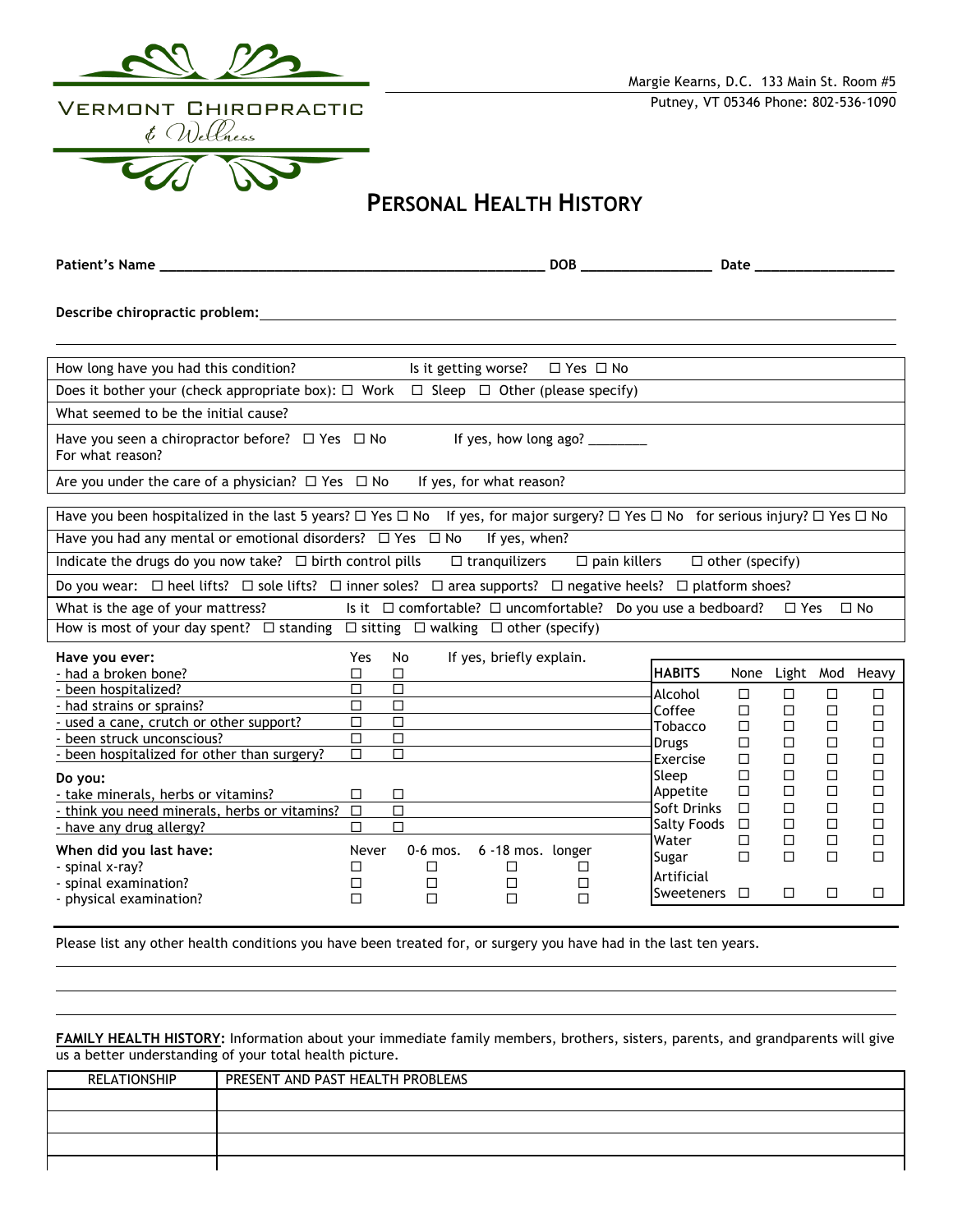

**Patient's Name \_\_\_\_\_\_\_\_\_\_\_\_\_\_\_\_\_\_\_\_\_\_\_\_\_\_\_\_\_\_\_\_\_\_\_\_\_\_\_\_\_\_\_\_\_\_\_ DOB \_\_\_\_\_\_\_\_\_\_\_\_\_\_\_\_ Date \_\_\_\_\_\_\_\_\_\_\_\_\_\_\_\_\_** All information will be kept strictly confidential. Your responses will help determine if chiropractic treatment will benefit you. Unless we sincerely feel that your condition will respond satisfactorily, we will not recommend treatment. Please check the degree of all conditions you currently have or have had. To be responsible for your case, we need your complete health history.

|                                       |                                 | $0 = Occasional$                                    | $F = Frequent$               | $C =$ Constant                                                                              |                               |
|---------------------------------------|---------------------------------|-----------------------------------------------------|------------------------------|---------------------------------------------------------------------------------------------|-------------------------------|
| O F C                                 |                                 | O F C                                               |                              | O F C                                                                                       | Check any of the              |
| Muscle / Joint                        |                                 |                                                     | Eye, Ear, Nose and Throat    | <b>Skin</b>                                                                                 | following conditions          |
| 88 S S                                | Arthritis                       | 8888                                                | Asthma                       | <b>Boils</b><br>$\Box$ $\Box$ $\Box$                                                        | you currently have            |
|                                       | <b>Bursitis</b>                 | $\Box$ $\Box$ $\Box$                                | Colds                        | $\Box$ $\Box$ $\Box$ Bruise easily                                                          | or have had:                  |
|                                       | Foot trouble                    | $\Box$<br>$\Box$<br>$\Box$                          | Crossed eyes                 | $\square$ Dryness<br>$\Box$ $\Box$                                                          | Alcoholism                    |
|                                       | Hernia                          | $\Box$<br>$\Box$<br>$\Box$                          | Deafness                     | $\square$ $\square$ $\square$ Hives or allergy                                              | □<br>□                        |
| 88 S S                                | Low back pain                   | □<br>$\Box$<br>$\Box$                               | Dental decay                 | $\square$ $\square$ $\square$ Itching                                                       | Anemia<br>□<br>Appendicitis   |
| $\Box$ $\Box$<br>□                    | Lumbago                         | $\Box$<br>$\Box$<br>$\Box$                          | Earache                      | $\Box$ Skin eruptions (rash)<br>$\Box$ $\Box$                                               | Arteriosclerosis<br>□         |
| $\Box$ $\Box$ $\Box$                  | Neck pain, stiffness            | $\Box$<br>$\Box$<br>□<br>$\Box$<br>$\Box$<br>$\Box$ | Ear discharge<br>Ear noise   | $\square$ $\square$ $\square$ Varicose veins                                                | □<br>Cancer                   |
| $\Box$ $\Box$ $\Box$                  | Pain between shoulders          | $\Box$<br>$\Box$<br>$\Box$                          | Enlarged glands              | Pain or numbness in                                                                         | □<br>Chicken pox              |
| General                               |                                 | $\Box$<br>$\Box$<br>$\Box$                          | Enlarged thyroid             | $\Box$ $\Box$ Shoulders                                                                     | □<br>Cholera                  |
| $\Box$ $\Box$ $\Box$                  | Allergy                         | $\Box$<br>$\Box$<br>□                               | Eye pain                     | $\Box$ $\Box$ $\Box$ Arms                                                                   | $\Box$<br>Cold sores          |
|                                       | Chills                          | $\Box$<br>$\Box$<br>$\Box$                          | Failing vision               | $\Box$<br>$\Box$ Elbows<br>□                                                                | $\Box$<br><b>Diabetes</b>     |
| $\Box$ $\Box$ $\Box$                  | Convulsions                     | □<br>$\Box$<br>$\Box$                               | Far sightedness              | □<br>$\Box$<br>$\square$ Hand                                                               | $\Box$<br>Diptheria           |
| $\Box$ $\Box$<br>□                    | <b>Dizziness</b>                | $\Box$<br>$\Box$<br>$\Box$                          | Gum trouble                  | $\Box$<br>$\square$ Hips<br>□                                                               | □<br>Eczema                   |
| $\Box$ $\Box$<br>□                    | Fainting                        | □<br>$\Box$<br>$\Box$                               | Hay fever                    | □<br>$\Box$<br>$\Box$<br>Legs                                                               | □<br>Edema                    |
| $\Box$<br>$\Box$<br>□                 | Fatigue                         | $\Box$<br>$\Box$<br>□                               | <b>Hoarseness</b>            | $\Box$<br>□<br>$\Box$<br>Knees                                                              | □<br>Emphysema                |
| $\Box$ $\Box$<br>□                    | Fever                           | $\Box$<br>$\Box$<br>$\Box$                          | Nasal obstruction            | □<br>$\Box$<br>$\Box$ Feet                                                                  | □<br>Epilepsy                 |
| $\Box$ $\Box$ $\Box$<br>$\Box$ $\Box$ | Headache                        | $\Box$<br>$\Box$<br>$\Box$                          | Near sightedness             | $\Box$<br>□<br>$\Box$ Painful tailbone<br>$\Box$                                            | □<br>Fever blisters           |
| □<br>$\Box$ $\Box$<br>□               | Loss of sleep<br>Loss of weight | $\Box$<br>$\Box$<br>$\Box$                          | Nose bleeds                  | $\square$ Poor posture<br>□<br>$\square$ $\square$ $\square$ Sciatica                       | $\Box$<br>Goiter              |
| $\Box$ $\Box$<br>□                    | Nervousness, depression         | $\Box$<br>□<br>$\Box$                               | Sinus infection              | $\Box$<br>$\Box$ Spinal curvature<br>□                                                      | □<br>Gout                     |
| $\Box$ $\Box$<br>□                    | Neuralgia                       | $\Box$<br>$\Box$<br>$\Box$                          | Sore throat                  | $\Box$<br>$\Box$ Swollen joints<br>□                                                        | $\Box$<br>Heart disease       |
| $\Box$ $\Box$ $\Box$                  | <b>Numbness</b>                 | $\Box$<br>$\Box$ $\Box$                             | Tonsillitis                  |                                                                                             | $\Box$<br>Herpes              |
| $\Box$<br>$\Box$<br>□                 | Sweats                          | Gastrointestinal                                    |                              | Respiratory                                                                                 | $\Box$<br>Influenza<br>$\Box$ |
| $\Box$ $\Box$<br>$\Box$               | Tremors                         | □<br>□□                                             | Belching or gas              | $\Box$ $\Box$ $\Box$ Chest pain                                                             | Lumbago<br>$\Box$<br>Malaria  |
|                                       |                                 | $\Box$<br>$\Box$<br>□                               | Colitis                      | $\Box$ $\Box$ $\Box$ Chronic cough                                                          | Measles<br>□                  |
| Cardiovascular<br>000                 | Hardening of arteries           | $\Box$<br>$\Box$<br>□                               | Colon trouble                | $\square$ $\square$ $\square$ Difficult breathing<br>$\Box$ $\Box$ $\Box$ Spitting up blood | Miscarriage<br>□              |
| $\Box$ $\Box$ $\Box$                  | High blood pressure             | □<br>$\Box$<br>$\Box$                               | Constipation                 | $\Box$<br>□ Spitting up phlegm<br>□                                                         | $\Box$<br>Multiple sclerosis  |
| $\Box$ $\Box$<br>□                    | Low blood pressure              | $\Box$<br>$\Box$<br>$\Box$                          | Diarrhea                     | $\Box$ $\Box$ Wheezing                                                                      | $\Box$<br>Mumps               |
| 88 B B                                | Pain over heart                 | $\Box$<br>$\Box$<br>$\Box$                          | Difficult digestion          |                                                                                             | $\Box$<br>Pacemaker           |
| $\Box$ $\Box$<br>□                    | Poor circulation                | $\Box$<br>$\Box$<br>$\Box$                          | Bloated abdomen              | Women only                                                                                  | □<br>Pleurisy                 |
| □<br>$\Box$ $\Box$                    | Rapid heartbeat                 | $\Box$<br>$\Box$<br>$\Box$                          | Excessive hunger             | $\Box$ $\Box$ Congested breasts                                                             | □<br>Pneumonia                |
| $\Box$<br>$\Box$<br>□                 | Slow heartbeat                  | $\Box$<br>$\Box$<br>□<br>$\Box$<br>$\Box$<br>$\Box$ | Gallbladder trouble          | $\Box$ $\Box$ $\Box$ Cramps or backache                                                     | $\Box$<br>Polio               |
| $\Box$ $\Box$ $\Box$                  | Swelling of ankles              | $\Box$                                              | Hemorrhoids                  | $\Box$ $\Box$ $\Box$ Excess menstrual flow                                                  | $\Box$<br>Rheumatic fever     |
|                                       |                                 | □<br>□<br>$\Box$<br>$\Box$<br>$\Box$                | Intestinal worms<br>Jaundice | $\Box$<br>$\Box$<br>$\Box$ Hot flashes<br>□<br>$\Box$                                       | □<br>Scarlet fever            |
| Genitourinary<br>88 S S               | Bed-wetting                     | $\Box$<br>$\Box$<br>$\Box$                          | Liver trouble                | $\Box$ Irregular cycle<br>$\Box$<br>$\Box$<br>$\Box$ Lumps in breast                        | □<br>Stroke                   |
|                                       | Blood in urine                  | $\Box$<br>$\Box$<br>□                               | Nausea                       | $\square$ $\square$ $\square$ Menopause                                                     | □<br>Tuberculosis             |
| 000                                   | Frequent urination              | $\Box$<br>$\Box$<br>□                               | Pain over stomach            | $\Box$<br>$\Box$ Painful menstruation                                                       | $\Box$<br>Typhoid fever       |
| $\Box$ $\Box$<br>□                    | Lack of kidney control          | $\Box$<br>$\Box$<br>$\Box$                          | Poor appetite                | $\Box$ $\Box$ $\Box$ Vaginal discharge                                                      | $\Box$<br><b>Ulcers</b>       |
| $\Box$ $\Box$<br>□                    | Kidney infection                | $\Box$<br>$\Box$<br>$\Box$                          | Vomiting                     |                                                                                             | □<br>Venereal disease         |
| $\Box$ $\Box$<br>□                    | Painful urination               | □<br>$\Box$<br>□                                    | Vomiting of blood            | Are you pregnant? □Yes □No                                                                  | □<br>Whooping cough           |
| 88 B B                                | Prostate trouble                |                                                     |                              | If yes, how many months?                                                                    |                               |
| n n n                                 | Pus in urine                    |                                                     |                              | How many children do you have?                                                              |                               |

- $\Box$   $\Box$   $\Box$  Pus in urine
-